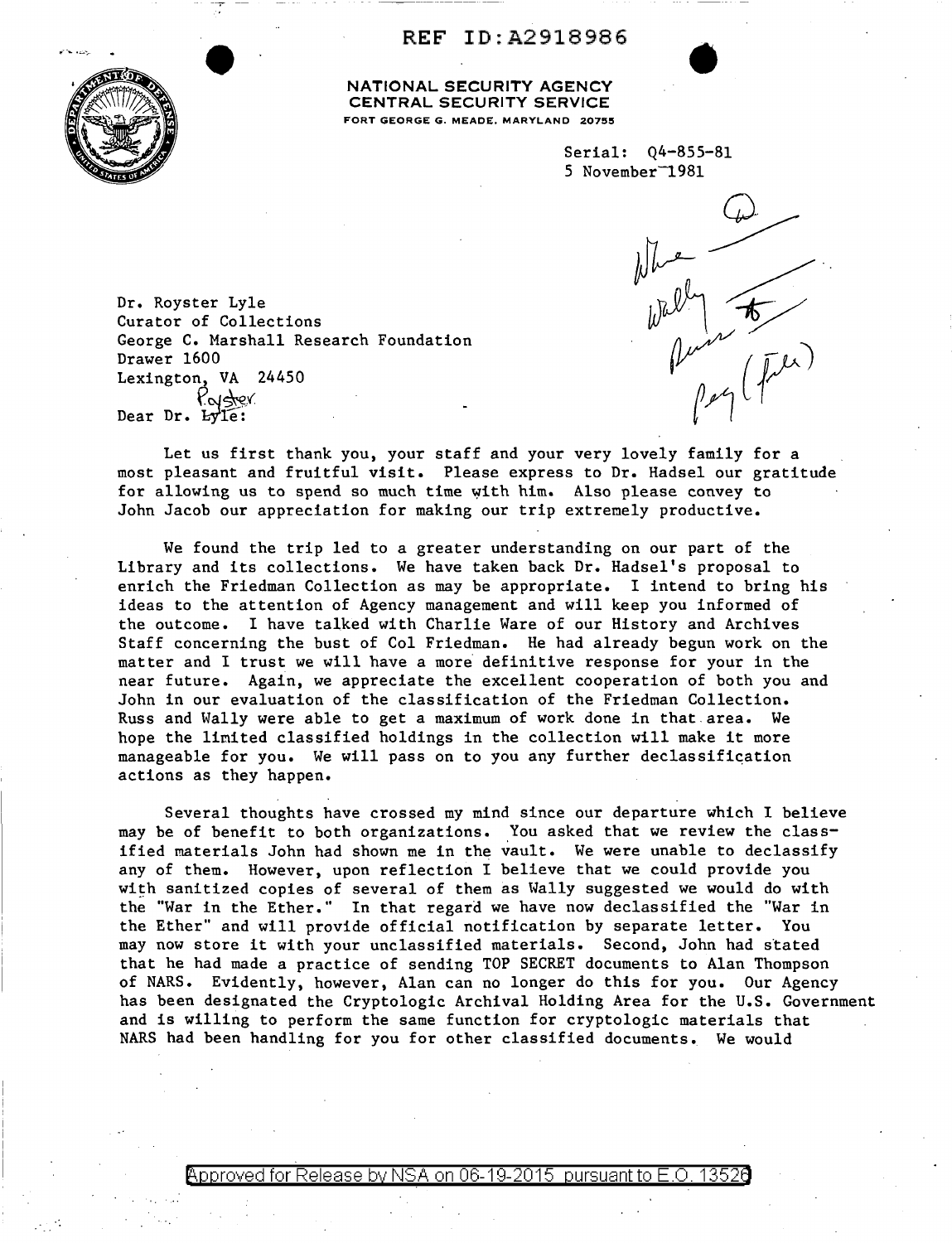## Serial: Q4-855-81

 $/PL$  86-36/50 USC 3605

hold the material for you until such time as it was declassified. I believe there are materials in both the Marshall and Friedman collections in this category. Should one or both of these proposals appear useful to your library please let us know.

·-..

A.

-- ---. --~-- ---- ----

After our discussion regarding your security arrangements I felt that the U.S. Government had a responsibility to the library to assist you. As .you are certified by the U.S. Army I have made some low key inquiries with them. I will keep you informed regarding this. I believe your security system is adequate and see no major problems, but a certifying agency is responsible for assisting those vaults it accredits as necessary.

Wally, Russ, and I wish to thank you again for the warm welcome you, Dr. Hadsel and John extended to us. We believe that our visit will strengthen the relationship between our organizations. If we can be of further service, do not hesitate to call.

> Sincerely, Lt Col. USAF

Information Security Division

2